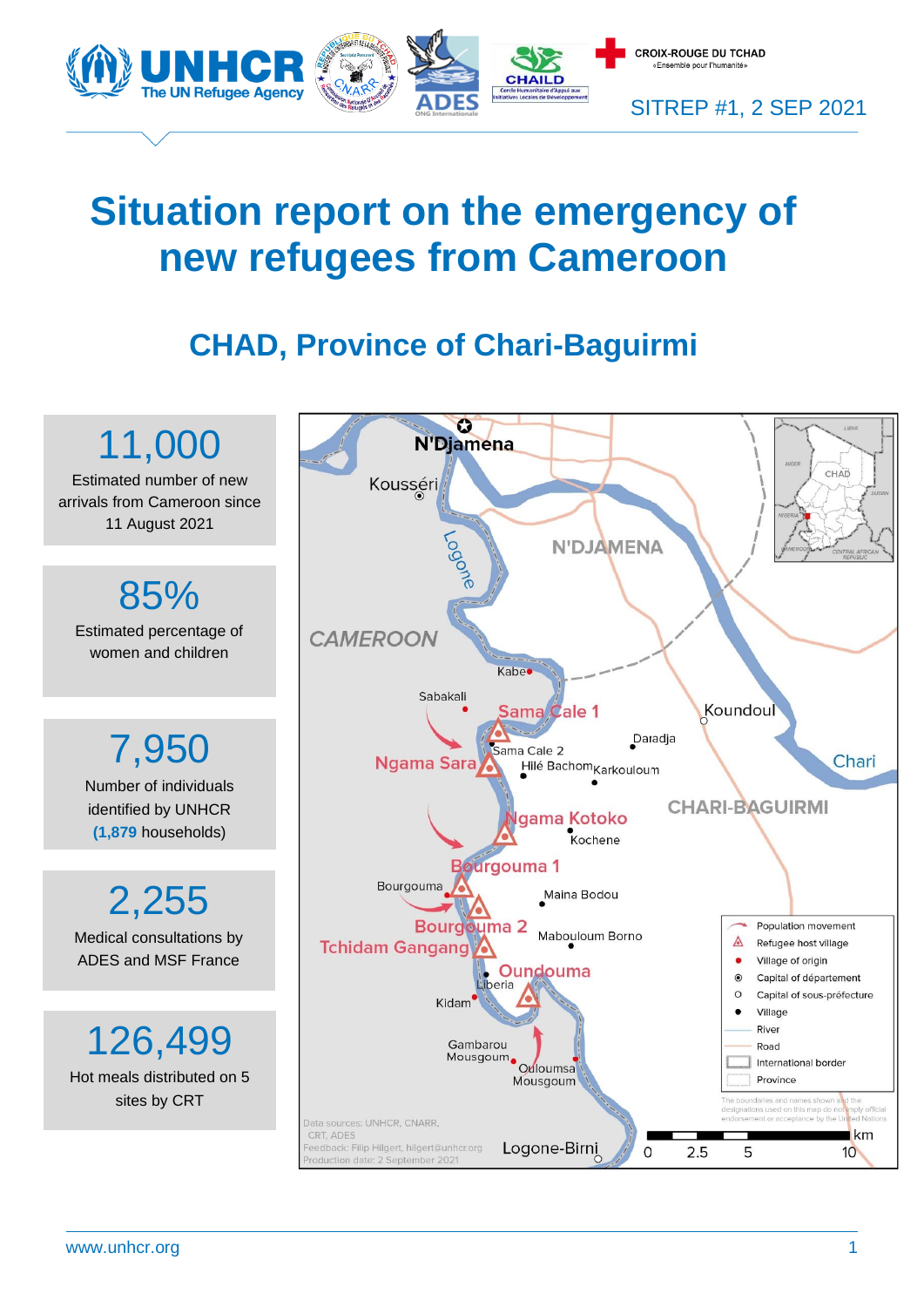# **OPERATIONAL HIGHLIGHTS:**

**7,950 people, or 1,879 families, received a registration bracelet** (fixing) allowing them to access emergency assistance. The distribution of bracelets has been conducted at 8 sites and is now complete (Oundouma 5,054; Tchidam Gangang 7; Tchidam Borno 4 ; Bourgouma-01 1,080; Bourgouma-02 373; Ngama Kotoko 884; Ngama Sara 429; Sama Cale-01 119).

On 31 August, the refugee pre-registration exercise could start. In three days, **1,275 individuals, or 329 families, were registered.**

Since the beginning of the intervention, the Red Cross of Chad (CRT) has distributed **126**,**499 hot meals** (84,158 more in one week). The mobile clinics treated **2,255 patients** (1,767 more in one week). **30 latrines / showers** have been set up, 20 in Oundouma, 6 in Ngama Kotoko and 4 in Bourgouma-01. **10 community sheds** were built, 8 in Oundouma, 2 in Ngama Kotoko and 2 in Bourgouma-01. **4 midwives** are providing assistance to pregnant women and **1,000 dignity kits** have been distributed. Children's play activities were organised in Oundouma and Ngama Kotoko and **195 toys** (balloons, cars, animals, etc.) were distributed to refugee children.

# **COORDINATION:**

A **first multi-agency mission** led by CNARR was jointly organised with UNHCR, the Red Cross of Chad (CRT) and ADES on 14 August 2021.

A **second multi-agency mission** to the Oundouma site was organised on 20 August 2021. It brought together CNARR, UNHCR, WFP, UNICEF, UNFPA, OCHA, MSF, CRT, ADES, IRC, CRT and ECHO.

A **coordination meeting** chaired by CNARR and co-chaired by UNHCR takes place every Thursday at UNHCR's premises in N'Djamena and brings together CNARR, UNHCR's technical sectors, and partners working in the field. A weekly coordination meeting with partners is also taking place in Koundoul.

A **mapping of interventions and needs** by assistance activity in the field of health and nutrition was developed with partners on site.

# **EMERGENCY RESPONSE BY SECTOR:**



#### **REGISTRATION**

Pre-registration (level 1) of refugees who received an identification bracelet began on 31 August. Refugees answer a short questionnaire on their specific needs as well as their intention to return. In three days, 1,275 people were registered in 4 villages, of which 59% were women (747) and 41% men (528).

In the male group, 83% are minors under the age of 18 (438) and 17% are adults (90). In the female group, 68% are minors under the age of 18 (508) and 32% are adults (239).

Of this population, which represents 329 families, 73% (239) say they want to return to their country of origin, and 27% (90) say they prefer not to return.

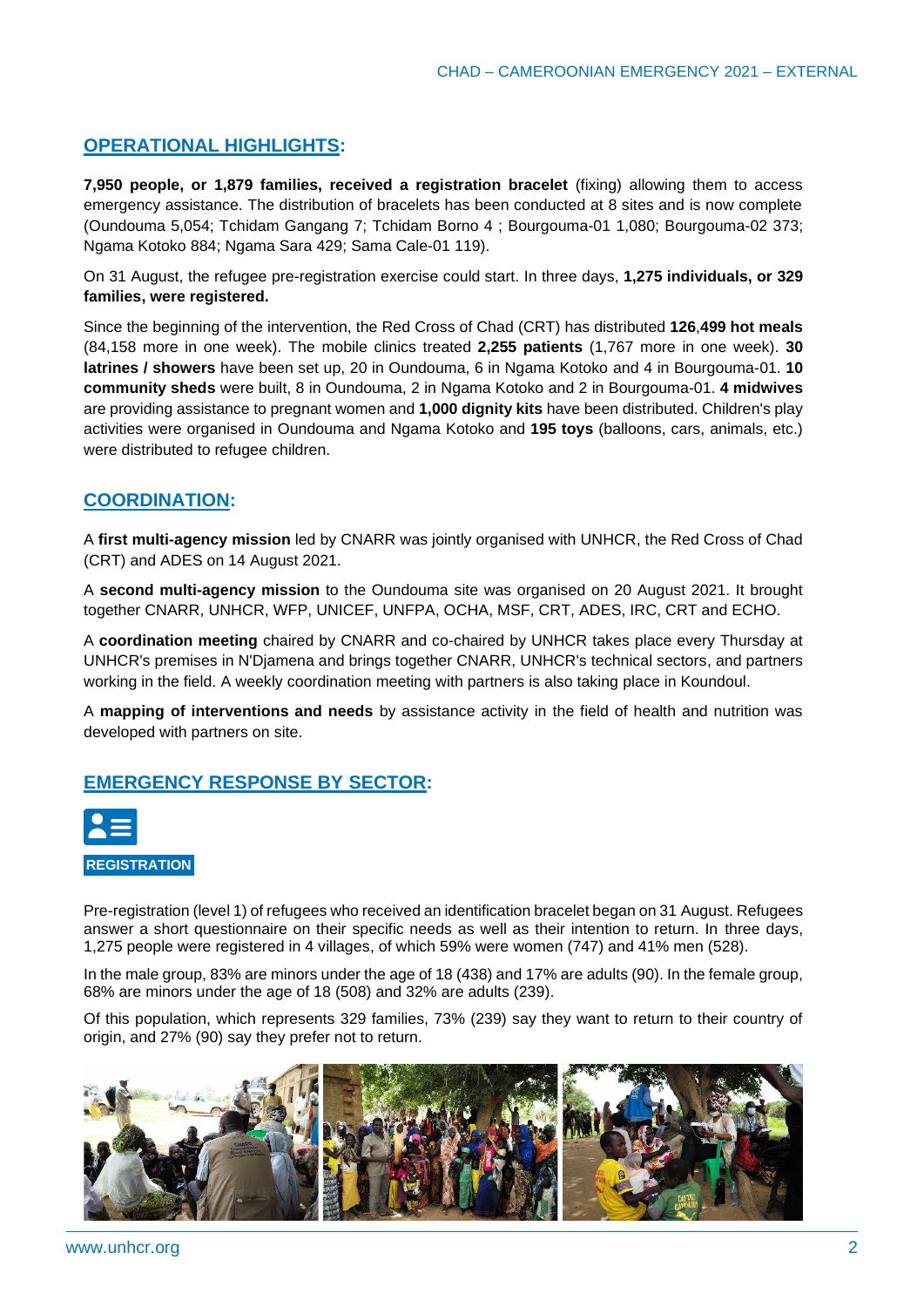

#### **Child protection, including recreational activities**

As part of the emergency response for newly arrived refugee children in the Koundoul sub-prefecture/Chari Baguirmi province, the NGO CHAILD carried out a rapid assessment of child protection needs at the Oundouma and Ngama Kotoko sites on 31 August 2021.

Play activities were organised and 195 toys (balloons, cars, animals, etc.) were distributed.





The activities implemented as part of the Health/Nutrition emergency response are:

- Sexual and reproductive health care is provided by 4 midwives mobilised by UNFPA and 1,000 dignity kits have been distributed as a priority to pregnant women or women who have given birth.
- **Four mobile health clinics** are active and offer consultations to refugees and the host population. Among these mobile clinics, two teams have been set up by ADES and cover the sites of Ngama Sara, Sama Cale, Bourgouma 1, Bourgouma 2, Tchidam Gangang and Liberia. The other two teams, initially set up by MSF France, are now under the responsibility of IRC and cover the Oundouma and Ngama Kotoko sites. MSF France withdrew from the emergency response on 30 August and transferred its activities to IRC.
- On 1 September 2021, **7,000** MILDA long-acting **impregnated mosquito nets** were sent for distribution to the various reception sites. These nets will be distributed to refugees and host populations.

Between 23 and 29 August 2021, **1,767 medical consultations** were carried out. These concern 1,121 refugees (63%) and 646 people among the host populations (37%). **Malaria remains the main cause for seeking care with 1,341 cases,** or 76% of consultations during the week. A live birth was also registered in Oundouma, at the UNFPA maternal health post.

Regarding the handover of MSF's activities to IRC, the modalities were agreed during bilateral discussions between the two organisations. A handover was made in the villages of Oundouma and Ngama Kotoko, on Monday, 30 August 2021, in the presence of the managers of the 2 organisations, the Chief Medical Officer of the Mandelia District, the UNHCR Emergency Health Response Coordinating Doctor and local authorities.

Since 31 August 2021, IRC has been managing two mobile clinics with additional activities in the management of malnutrition at the community level, the management of referrals, the support of existing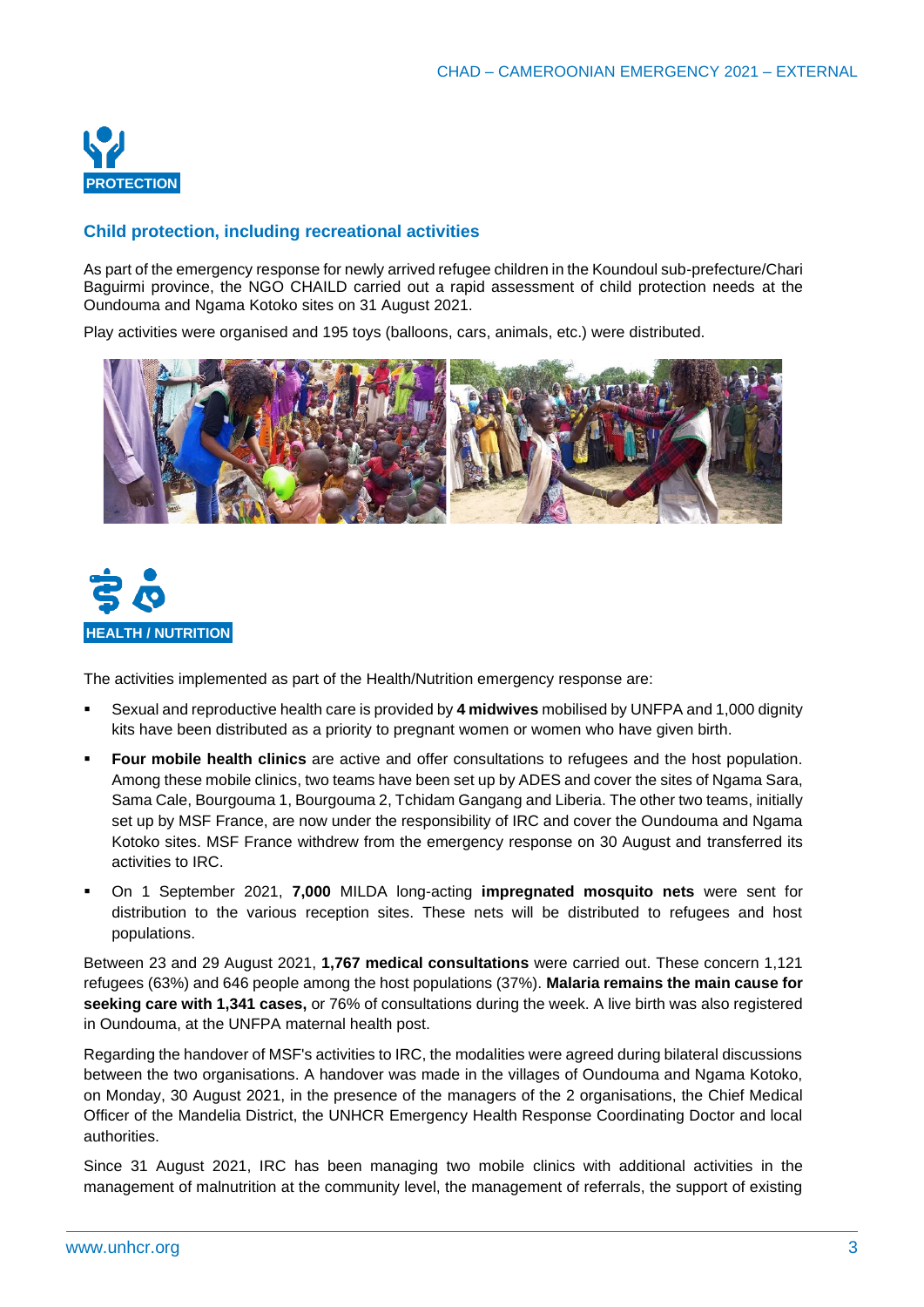structures (Ngama Kotoko centre, Mandelia District), the rehabilitation and construction of boreholes in the host villages and the distribution of hygiene kits.

An immunisation planning mission was carried out by the WHO/Chari Baguirmi consultant, UNICEF/Chari Baguirmi C4D consultant and the Mandelia District Area Chief for an imminent vaccination.

Regarding disease prevention and vaccination, a mass vaccination campaign in 3 antigens recommended in refugee influx situations – polio (from 0 to 15 years), measles and meningitis (from 6 months to 15 years) – is being prepared in collaboration with WHO and C4D UNICEF consultants from Chari Baguirmi. The villages of Ngama Kotoko and Oundouma have been visited, and a preparatory meeting is scheduled for Friday, 3 September, in Mandelia to put in place a strategy.





Between 26 and 31 August, the Red Cross of Chad (CRT) distributed **84,158 hot meals** to refugees and the host population: 60,876 in Oundouma; 9,468 in Ngama Kotoko; 7,074 in Ngama Sara and Sama Cale; and 6,740 in Bourgouma-1.



On 30 August, an agreement was signed between the World Food Programme (WFP), UNHCR and the CRT to prepare the distribution of dry food to 7,950 refugees (the number of refugees who received an identification bracelet during the "fixing" exercise). This food aid is planned for a period of 15 days, and the distribution, provided by the CRT, will begin on 4 September.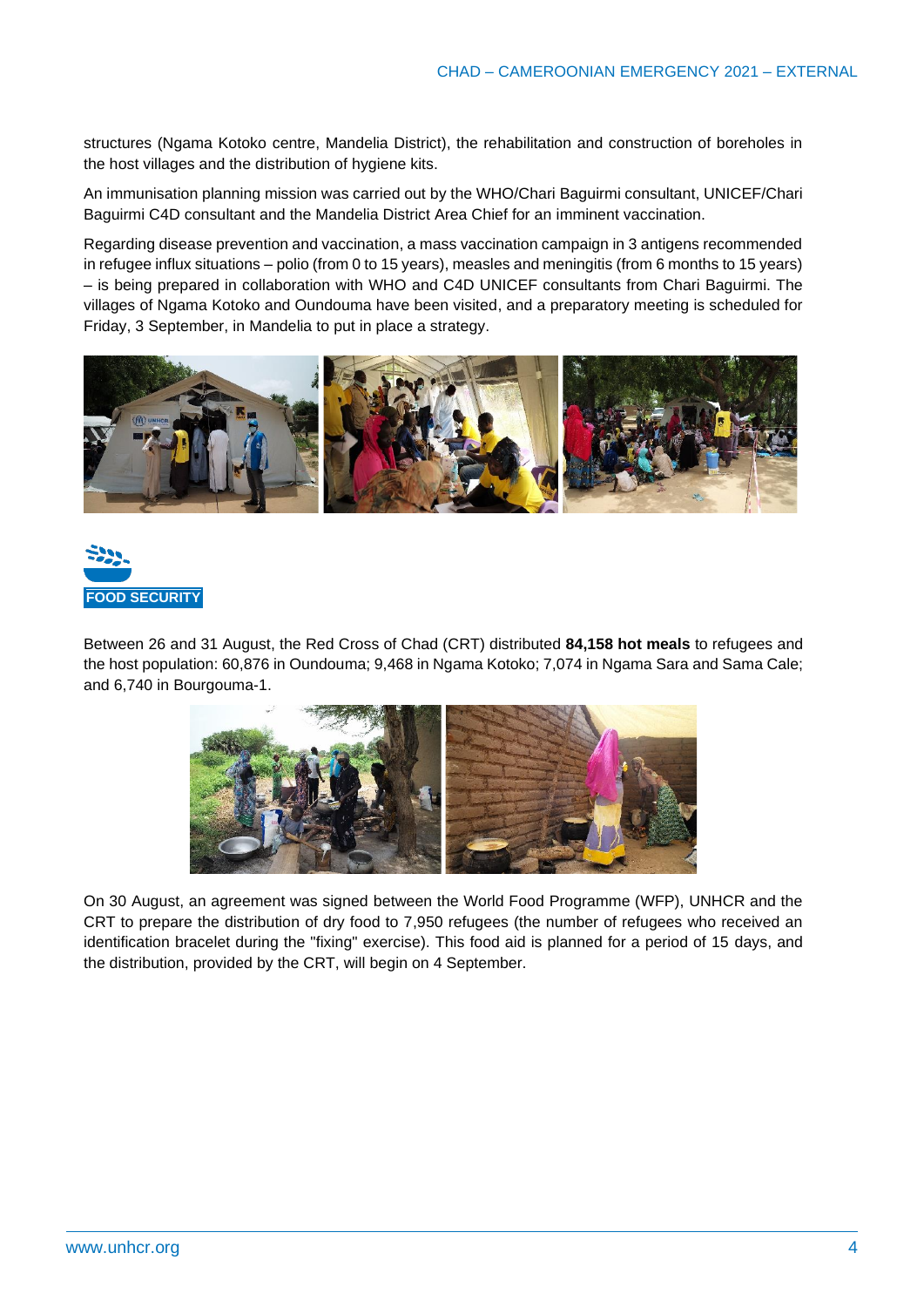| <b>Village</b>         | <b>Individuals</b> | <b>Families</b> | <b>Rice</b> | <b>Legumes</b> | Oil   | <b>Total</b> |
|------------------------|--------------------|-----------------|-------------|----------------|-------|--------------|
| Oundouma               | 5054               | 965             | 18.953      | 1.895          | 1.137 | 21.985       |
| <b>Tchidam Gangang</b> |                    | 4               | 0.026       | 0.003          | 0.002 | 0.03         |
| <b>Tchidam Borno</b>   | 4                  | 2               | 0.015       | 0.002          | 0.001 | 0.017        |
| Bourgouma 01           | 1080               | 381             | 4.05        | 0.405          | 0.243 | 4.698        |
| Bourgouma 02           | 373                | 101             | 1.399       | 0.14           | 0.084 | 1.623        |
| Ngama Kotoko           | 884                | 276             | 3.315       | 0.332          | 0.199 | 3.845        |
| Ngama Sara             | 429                | 113             | 1.609       | 0.161          | 0.097 | 1.866        |
| Sama Cale 02           | 119                | 37              | 0.446       | 0.045          | 0.027 | 0.518        |
| Total                  | 7950               | 1879            | 29.813      | 2.983          | 1.790 | 34.582       |

Food aid distribution table (source: WFP)



Construction of **10 community sheds**, which began on 19 August, has been completed. 8 have been set up in Oundouma and two others in Ngama Kotoko. Two additional hangars are being built in Bourgouma 1.





**30 latrines coupled to showers** were built by the partner CRT: 20 in Oundouma, 6 in Ngama Kotoko, 4 in Bourgouma.

The CRT also helped set up tents for the Health/Nutrition care posts. 6 tents have been set up: 3 in Oundouma, 2 in Ngama Kotoko and 1 in Bourgouma.